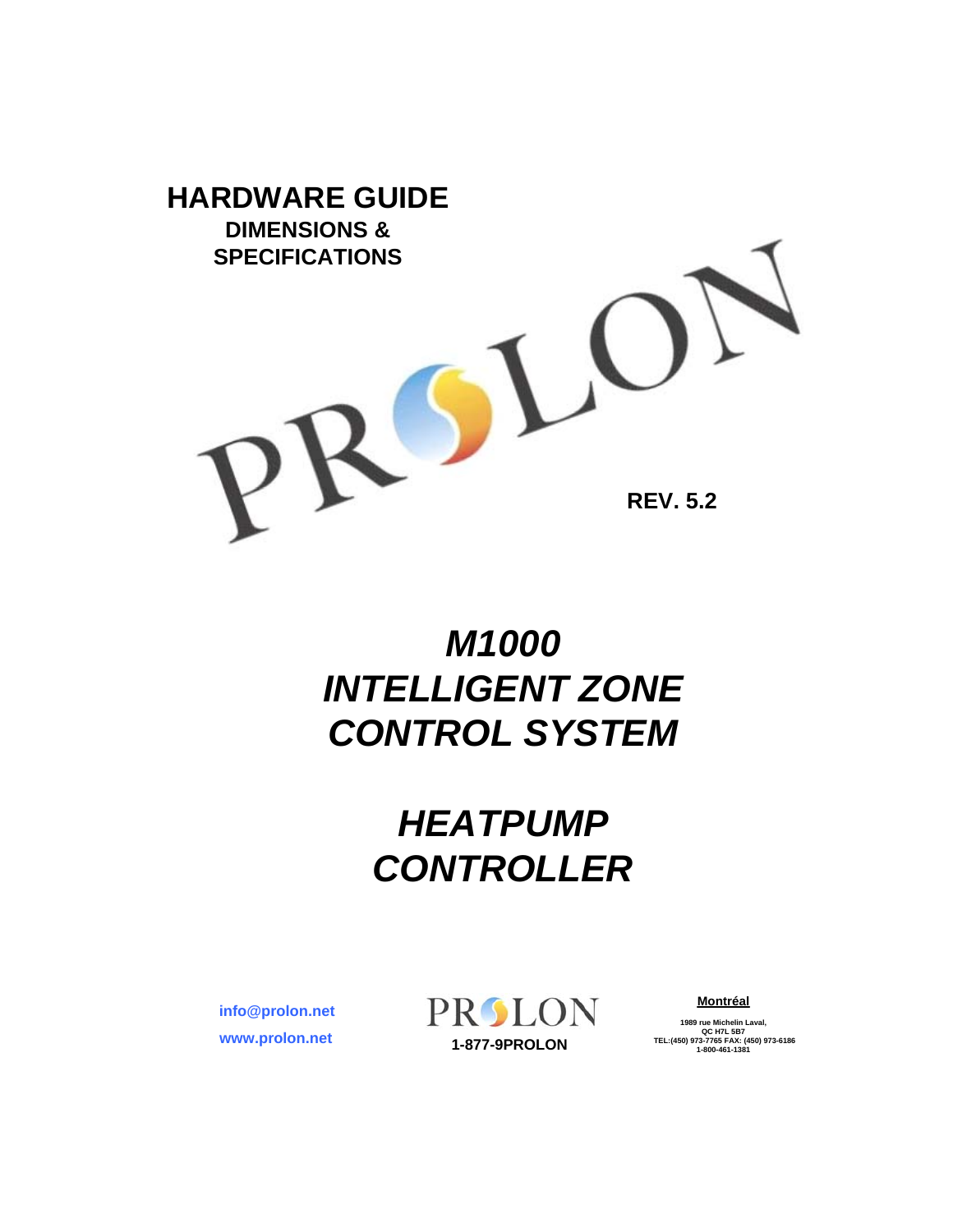

 $\overline{2}$ 

www.prolon.net

# **Table of Contents**

info@prolon.net



**Montréal** 

1989 rue Michelin Laval, 1909 THE MICHAEL LAVAI,<br>QC H7L 5B7<br>TEL:(450) 973-7765 FAX: (450) 973-6186<br>1-800-461-1381

www.prolon.net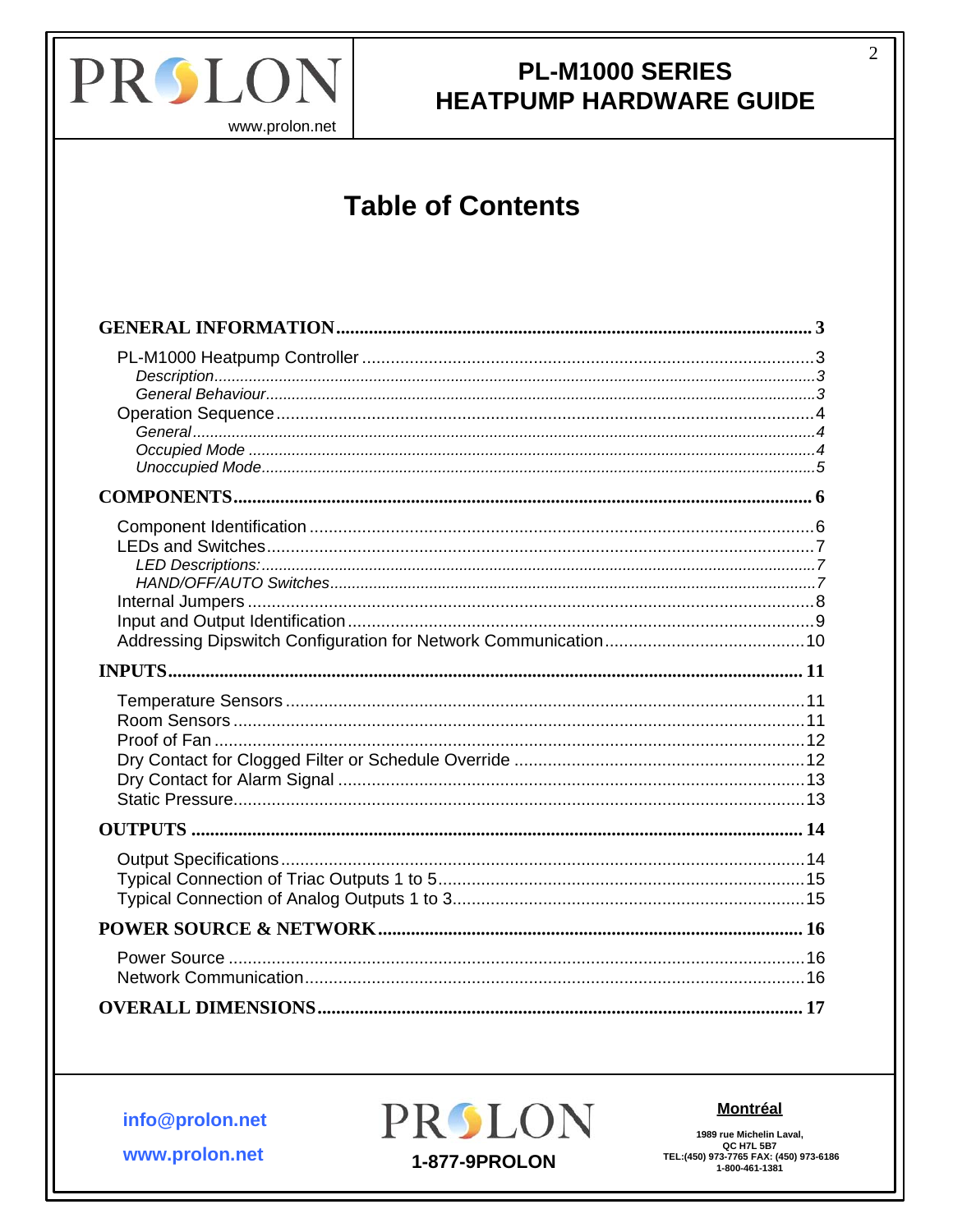<span id="page-2-0"></span>

www.prolon.net

## **GENERAL INFORMATION**

### **PL-M1000 Heatpump Controller**

#### **Description**

The ProLon PL-M1000 Heatpump controller is a microprocessor-based controller designed to operate residential or commercial heatpump equipment. It uses PI (Proportional-Integral) control loops and acts as a master when used on a network with PL-VC1000 zone controllers.



#### General Behaviour

Although fully programmable, the ProLon M1000 Heatpump controller uses pre-established control sequences or "profiles" to operate specific HVAC equipment with dedicated output functions. These can be fully optimized to obtain the best results for each type of system. Numerous parameters enable the modification or fine tuning of the fan, the compressor outputs, the action of the heating outputs (On-or-Off / pulsed / modulating), the proportional bands, integration times, differentials, operational ranges, setpoints and a whole range of limits and safeguards. The various programming options also allow the user to modify the schedule, unoccupied mode settings, morning warm-up and supply air pre-heating sequences as well as the network demand control strategy best suited for the building space it is controlling. All these parameters can be accessed by using the ProLon Focus software or with the ProLon handheld digital interface (PL-HNI).

**info@prolon.net**

**www.prolon.net**



#### **Montréal**

**1989 rue Michelin Laval, QC H7L 5B7**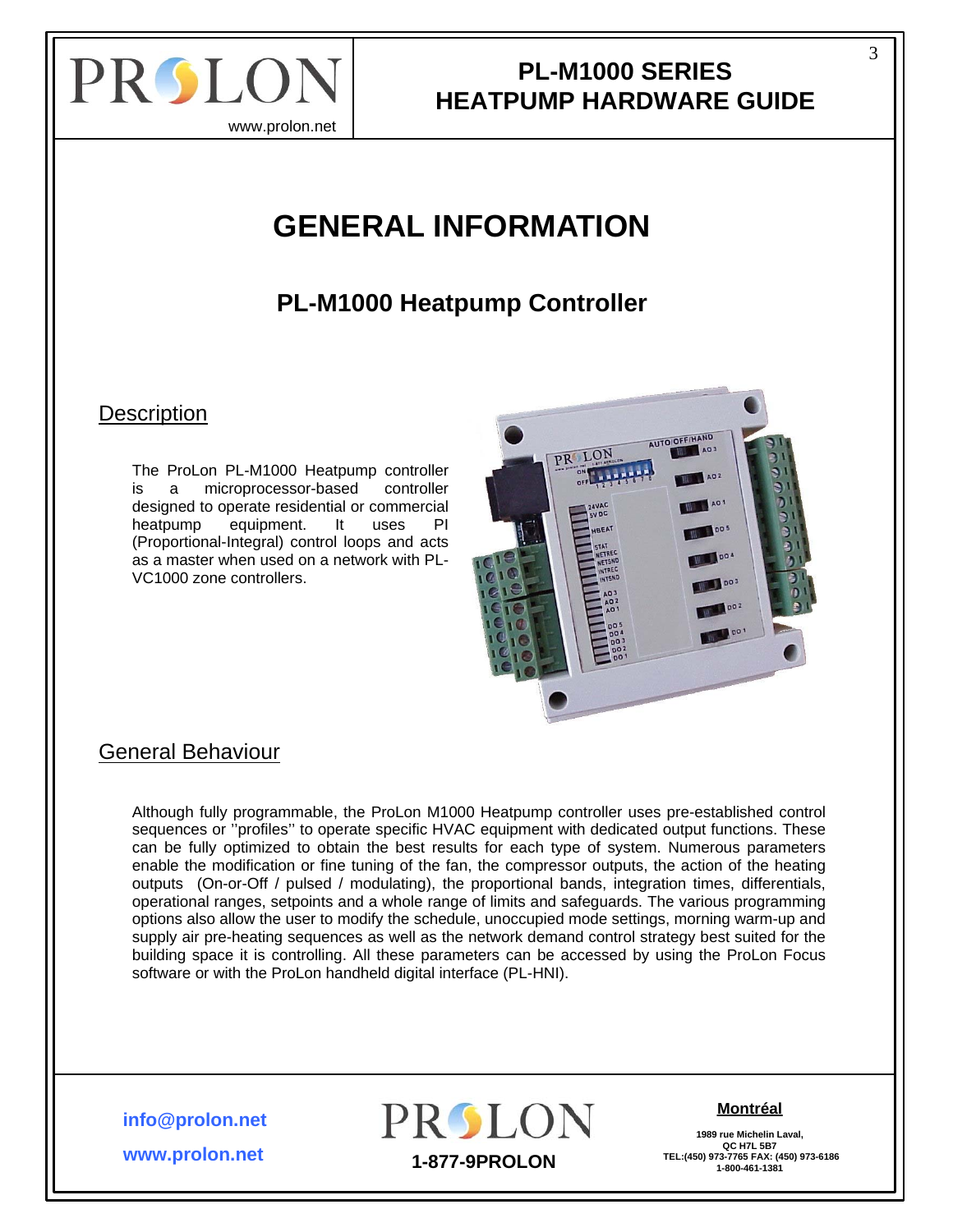<span id="page-3-0"></span>

www.prolon.net

### **Operation Sequence**

#### General

The ProLon M1000 Heatpump controller receives readings from three different temperature sensors: outside air, return air and supply air. It operates on a configurable schedule using an internal realtime clock. Also, as a Master device, it receives data from the zone controllers sent on the network bus. The controller then analyzes all the data and demands sent by the zones and commands the appropriate outputs to respond accordingly, within parameters set by the temperature sensors and other safety limits. The Master sends back information on its network such as supply air temperature, occupancy status and other relevant data for the zone controllers to use.

#### Occupied Mode

The controller operates the fan continuously. When there is a cooling demand from the zones, the Heatpump controller will put the reversing valve into cooling mode and activate the compressor outputs as long as all temperature limits, delays and other related parameters are respected. Once the demand is satisfied, the outputs are deactivated within the prescribed minimum on/off time delays.

When there is a heating demand from the zones and the outside temperature is above the low balance point, the Heatpump controller will put the reversing valve into heating mode and activate the compressor outputs as long as all temperature limits, delays and other related parameters are respected. If the outside temperature is below the low balance point, the controller will activate the auxiliary heating outputs. If the heatpump is configured for water-to-air mode, it will only use the compressor for heating. Once the demand is satisfied, the outputs are deactivated within the prescribed minimum on/off time delays.

When there is no cooling or heating demand from the zones, only the fan operates. If the heating equipment permits, a supply air pre-heating sequence may be enabled. This allows cold mixed air to be heated to a more comfortable level for subsequent use by the zones for ventilation.

**info@prolon.net**

**www.prolon.net**



#### **Montréal**

**1989 rue Michelin Laval, QC H7L 5B7**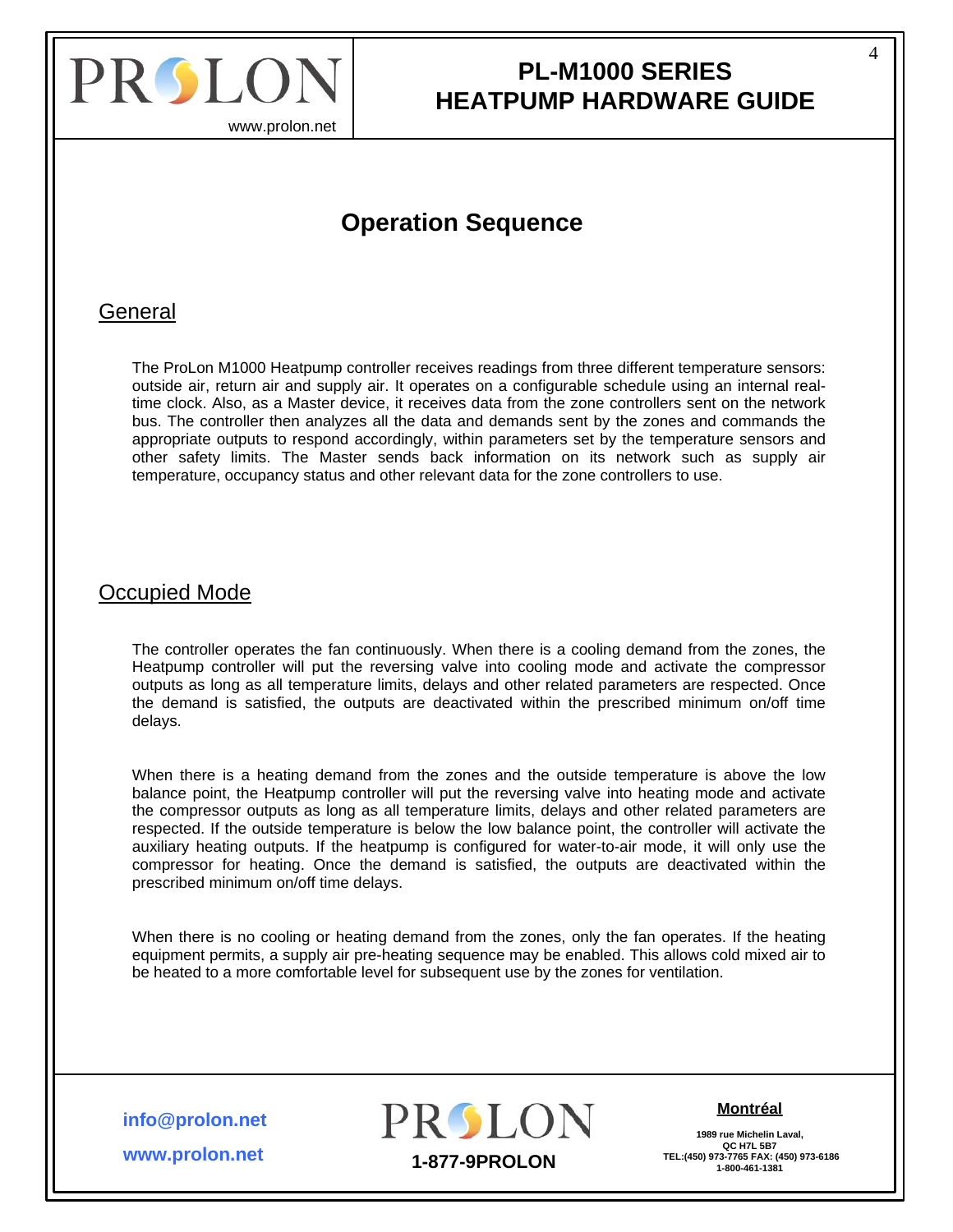<span id="page-4-0"></span>

### **PL-M1000 SERIES HEATPUMP HARDWARE GUIDE**

#### Unoccupied Mode

The fan operates in intermittent mode. When there is a cooling demand from any single zone, the Heatpump controller will activate the fan and the compressor outputs as long as all temperature limits, delays and other related parameters are respected. Once the demand is satisfied, the fan and cooling outputs are deactivated within the min. on/off time delays set.

When there is a heating demand from any zone, the Heatpump controller will activate the fan and the heating outputs as long as all temperature limits, delays and other related parameter are respected. Once the demand is satisfied, the fan and heating outputs are deactivated within the min. on/off time delays set.

During the unoccupied period, the Heatpump controller is driven by the highest demand on the network and will operate the fan and relevant outputs accordingly.

**info@prolon.net**

**www.prolon.net**



**Montréal**

**1989 rue Michelin Laval, QC H7L 5B7**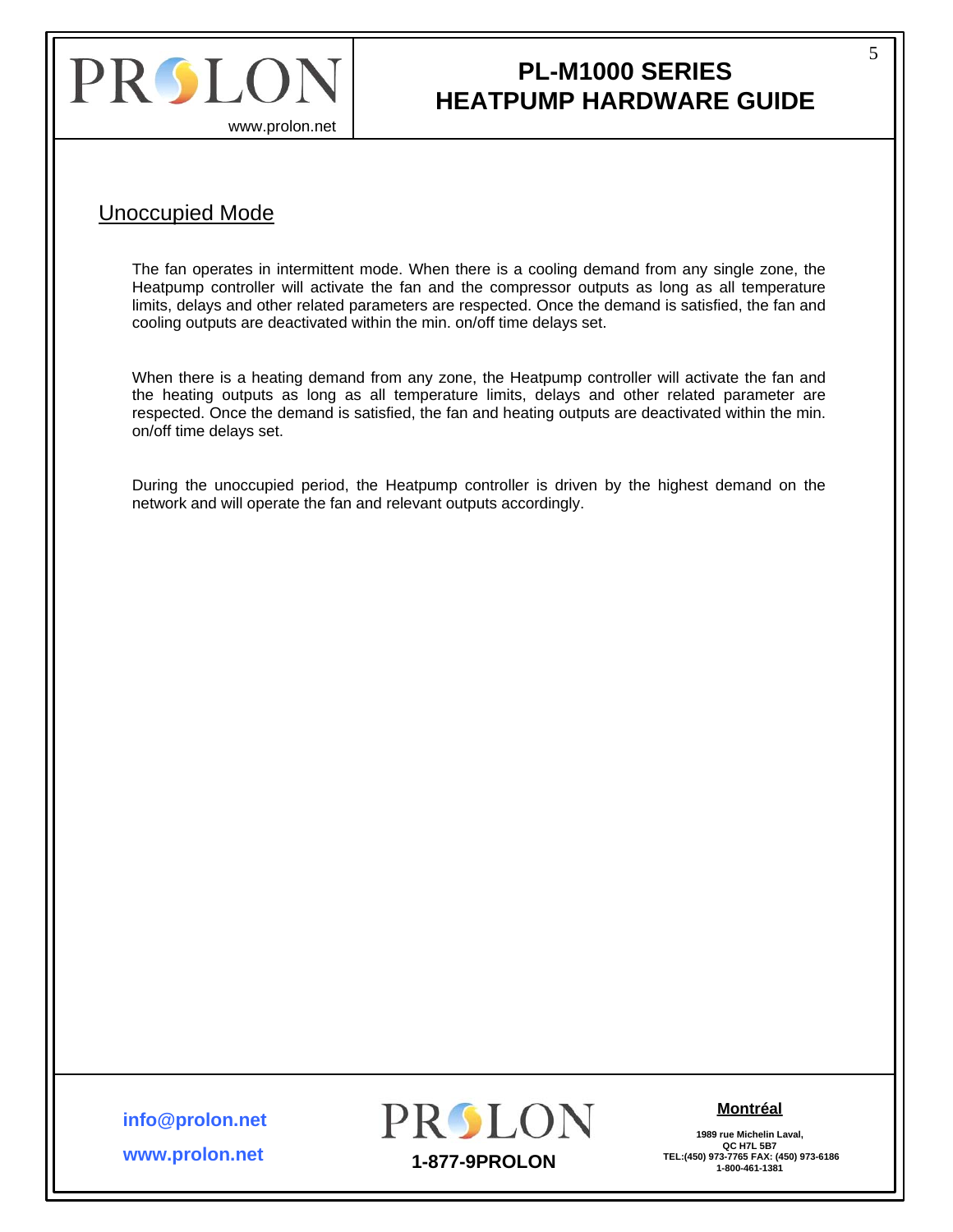<span id="page-5-0"></span>

## **COMPONENTS**

### **Component Identification**



#### Legend:

*A* = Addressing Dipswitch

- $B = LEDs$
- *C* = AUTO/OFF/HAND Switches
- *D* = RJ45 plugs for Interface Communication
- *E* = Master reset button
- *F* = Analog outputs
- *G* = Digital outputs
- *H* = Analog inputs
- *I* = Connectors for Network Communication
- *J* = Connectors for 24VAC

**info@prolon.net**

**www.prolon.net**

## PROLON  **TEL:(450) 973-7765 FAX: (450) 973-6186 1-877-9PROLON 1-800-461-1381**

#### **Montréal**

**1989 rue Michelin Laval, QC H7L 5B7**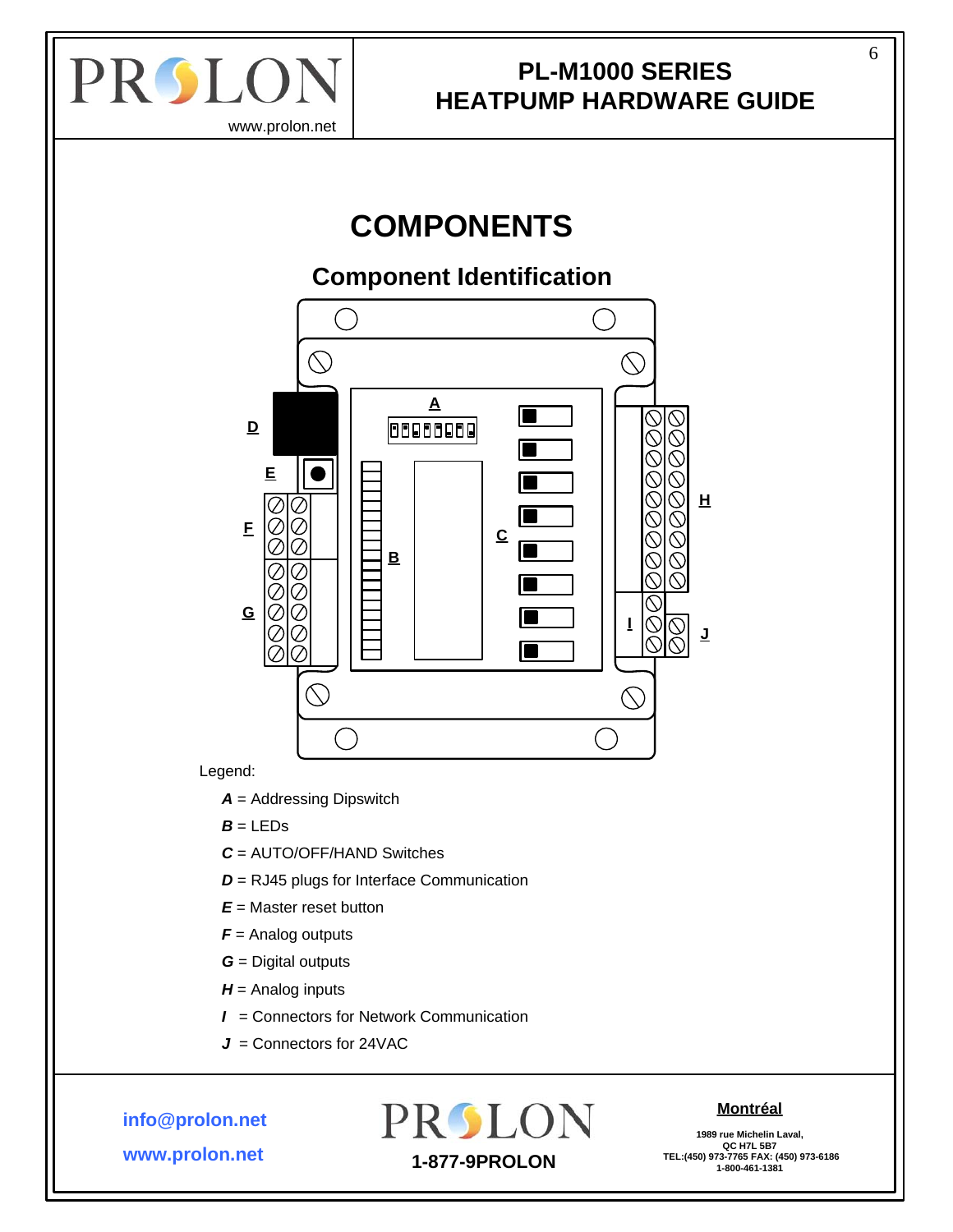<span id="page-6-0"></span>

www.prolon.net

### **LEDs and Switches**

The M1000 has an LED block on the front of the casing whose LEDs are linked to different functions and outputs of the controller. Each LED is individually identified to help the user make a quick visual diagnostic of the controller's activity and status.

#### LED Descriptions:

- 5V DC HBEAT **STAT** NETREC **NETSND** INTREC INTSND  $AO3$ AO2 AO1 DO5 DO4 DO<sub>3</sub> DO2 DO1
- $_{24\text{VAC}}$   $\bullet$  **24 VAC**: The M1000 is receiving 24 VAC from the power source.
	- 5V DC: The microchip and other components on the M1000 are powered by a 5V DC source successfully derived from the 24VAC source.
	- **HBEAT:** When this LED is blinking, the microchip is active and the controller's program is running (normal). When this LED is ON and steady, the M1000 is inactive and the microchip is awaiting programming (you must use ProLon's Focus software to reprogram the microchip).
	- **STAT:** When lit, indicates the M1000 is using BACnet communication protocol instead of Modbus on the RS485 communication port.
	- **NETREC**: Indicates reception of data from the network communication bus.
	- **NETSND**: Indicates transmission of data onto the network communication bus.
	- **INTREC:** Indicates reception of data from the interface communication bus.
	- **INTSND**: Indicates transmission of data onto the interface communication bus.
	- **AO3**: The intensity of the LED represents the voltage present on analog output 3.
	- **AO2**: The intensity of the LED represents the voltage present on analog output 2.
	- **AO1**: The intensity of the LED represents the voltage present on analog output 1.
	- **DO5**: Represents the activity of digital output 5.
	- **DO4**: Represents the activity of digital output 4.
	- **DO3**: Represents the activity of digital output 3.
	- **DO2**: Represents the activity of digital output 2.
	- **DO1**: Represents the activity of digital output 1.

#### HAND/OFF/AUTO Switches

Each output on the M1000 has a dedicated switch that lets the user manually override the activity of the output. "HAND" mode (switch at leftmost position) fully activates the output (24 VAC for digital outputs, 10VDC for analog outputs). "OFF" (switch at center) deactivates the output and "AUTO" (switch at right) returns control of the output to the program in the M1000's microchip.

**info@prolon.net**

**www.prolon.net**



#### **Montréal**

**1989 rue Michelin Laval,** QC H7L 5B7<br>TEL:(450) 973-7765 FAX: (450) 973-6186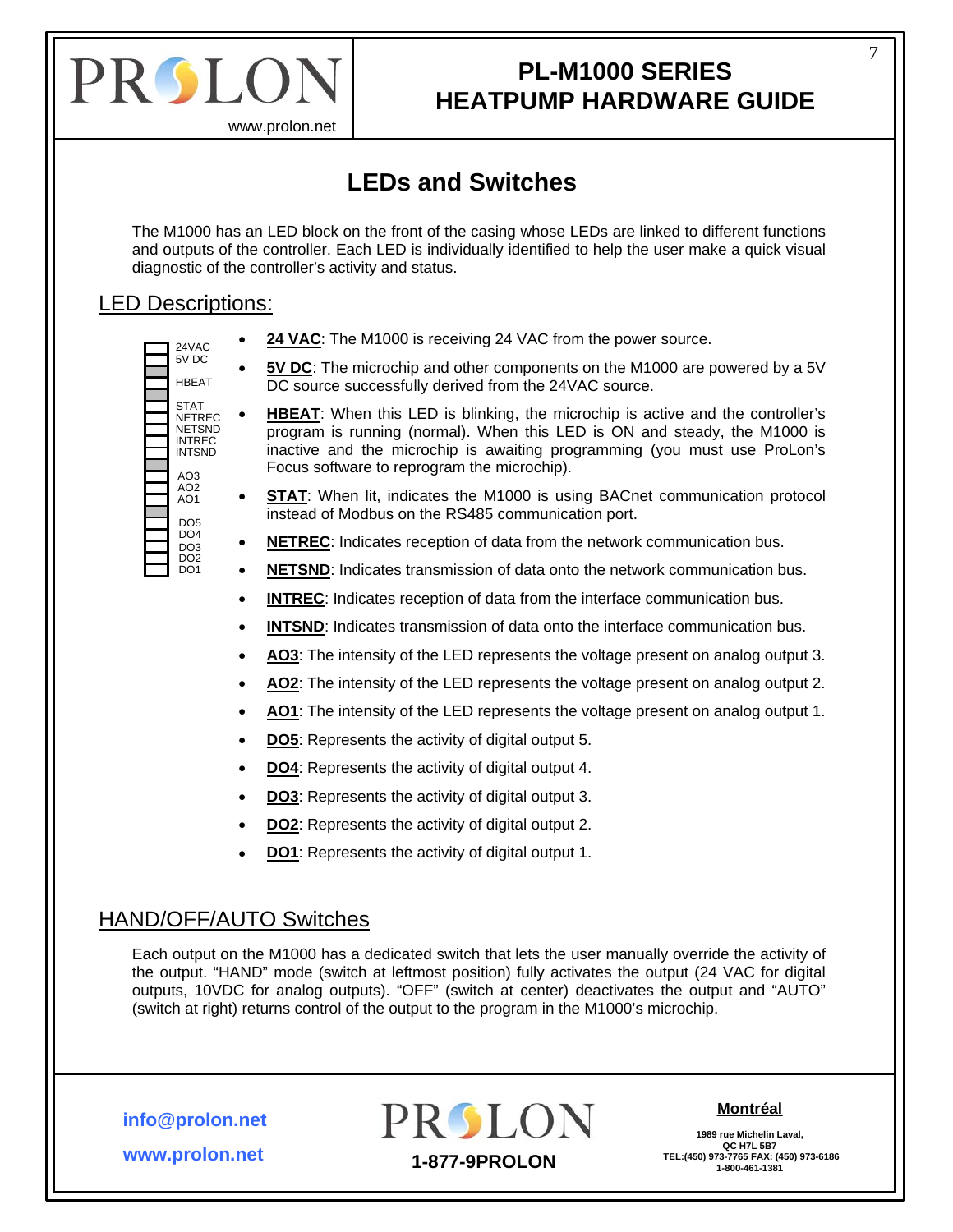<span id="page-7-0"></span>

#### **PL-M1000 SERIES HEATPUMP HARDWARE GUIDE**

#### **Internal Jumpers**

<span id="page-7-1"></span>The M1000 has several sets of jumpers on the lower internal board that permit the configuration of various hardware elements (see Figure 1).

**RJ45**: The RJ45 jumper lets the user select the voltage that will appear on pin #7 of the RJ45 plug. This can be used to power a device attached to the RJ45 plug, such as the PL-HNI digital interface. NOTE: If multiple M1000 controllers are connected together through the RJ45 plug, *only one* M1000 should be supplying power onto the RJ45, otherwise you will be mixing your supply sources and possibly cause damage. The jumper setups are as follow

**INT**: These are the jumpers for the bias and terminating resistors used for the interface communication bus. See the ProLon network guide for information about bias and terminating resistors.







**NET**: These are the jumpers for the bias and terminating resistors used for the network communication bus. See the ProLon network guide for information about bias and terminating resistors.



**AI 1 - 9**: These jumpers allow the user to select the signal mode of the associated analog input.







**info@prolon.net**

**www.prolon.net**

**PROLON** 

#### **Montréal**

**1989 rue Michelin Laval, QC H7L 5B7 TEL:(450) 973-7765 FAX: (450) 973-6186 1-877-9PROLON 1-800-461-1381**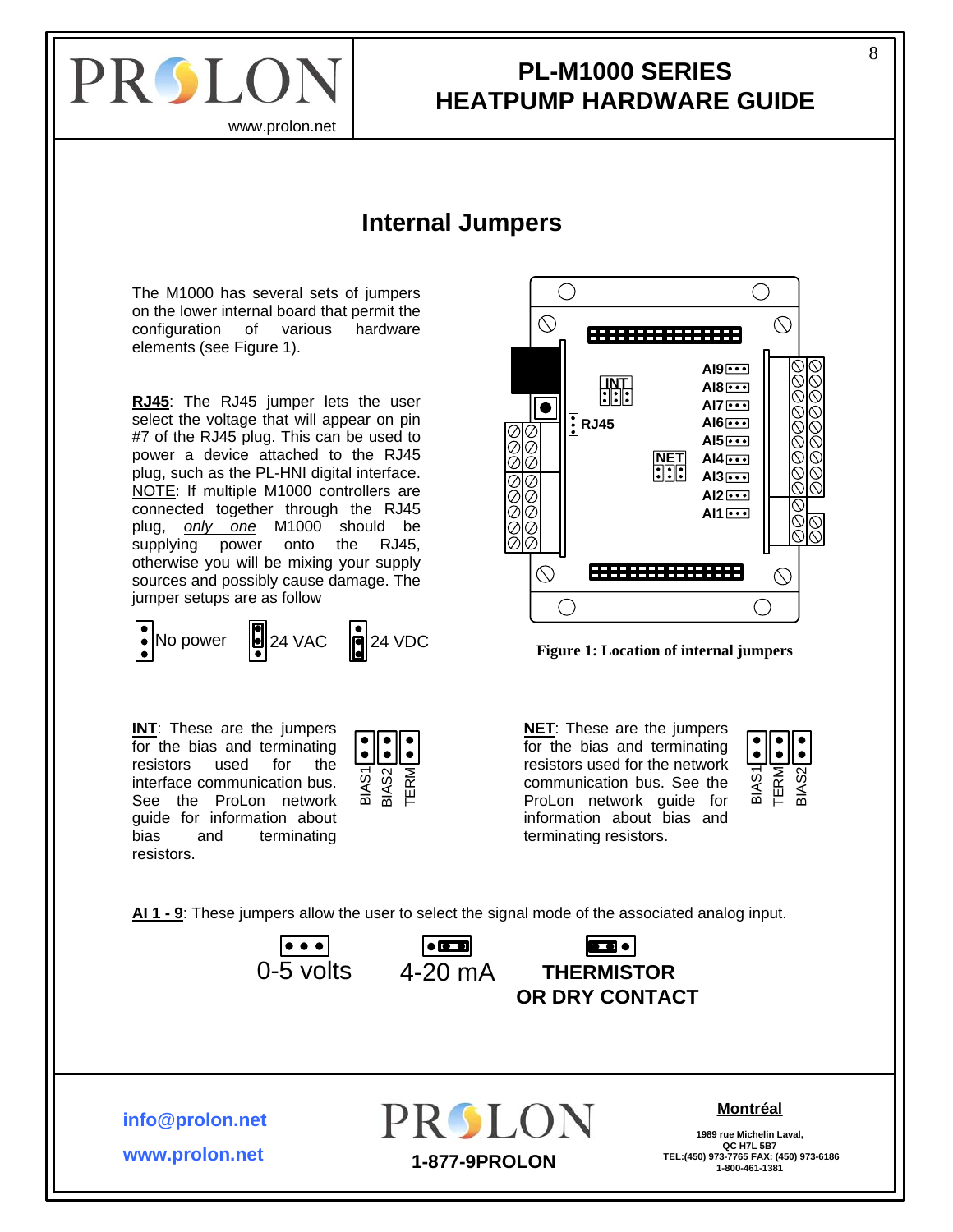<span id="page-8-0"></span>

### **PL-M1000 SERIES HEATPUMP HARDWARE GUIDE**

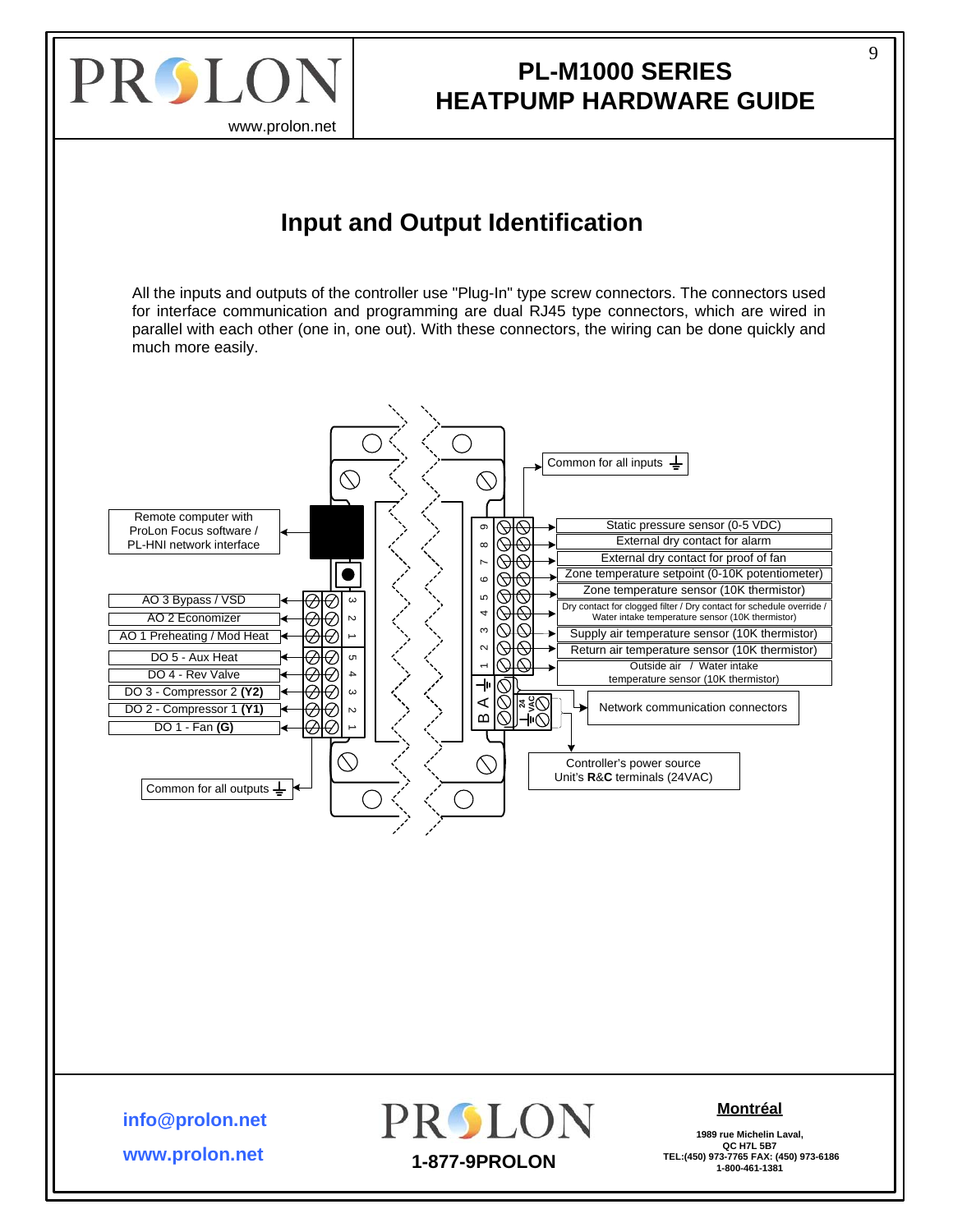<span id="page-9-0"></span>

### **PL-M1000 SERIES HEATPUMP HARDWARE GUIDE**

#### **Addressing Dipswitch Configuration for Network Communication**



For proper communication, a unique address must be configured on each controller by setting the first 7 switches on the addressing dipswitch to the desired value.

<sup>1</sup> 2 3 <sup>4567</sup> These switches are numbered from 1 to 7 and represent a binary value from 1 to 64 (1, 2, 4, 8, 16, 32, and 64 respectively). The last switch (#8) is reserved. The value of each switch that is in the ON position is added together to form the numerical address of the

**Figure 2: Addressing Dipswitch** controller.

The example in Figure 2shows the switches 1, 2 and 4 in the ON position. Therefore, the corresponding values are 1, 2 and 8, giving an address sum of 11.

The ProLon network allows a maximum of 127 addresses, therefore 127 controllers.

**www.prolon.net info@prolon.net**



**Montréal**

**1989 rue Michelin Laval, QC H7L 5B7**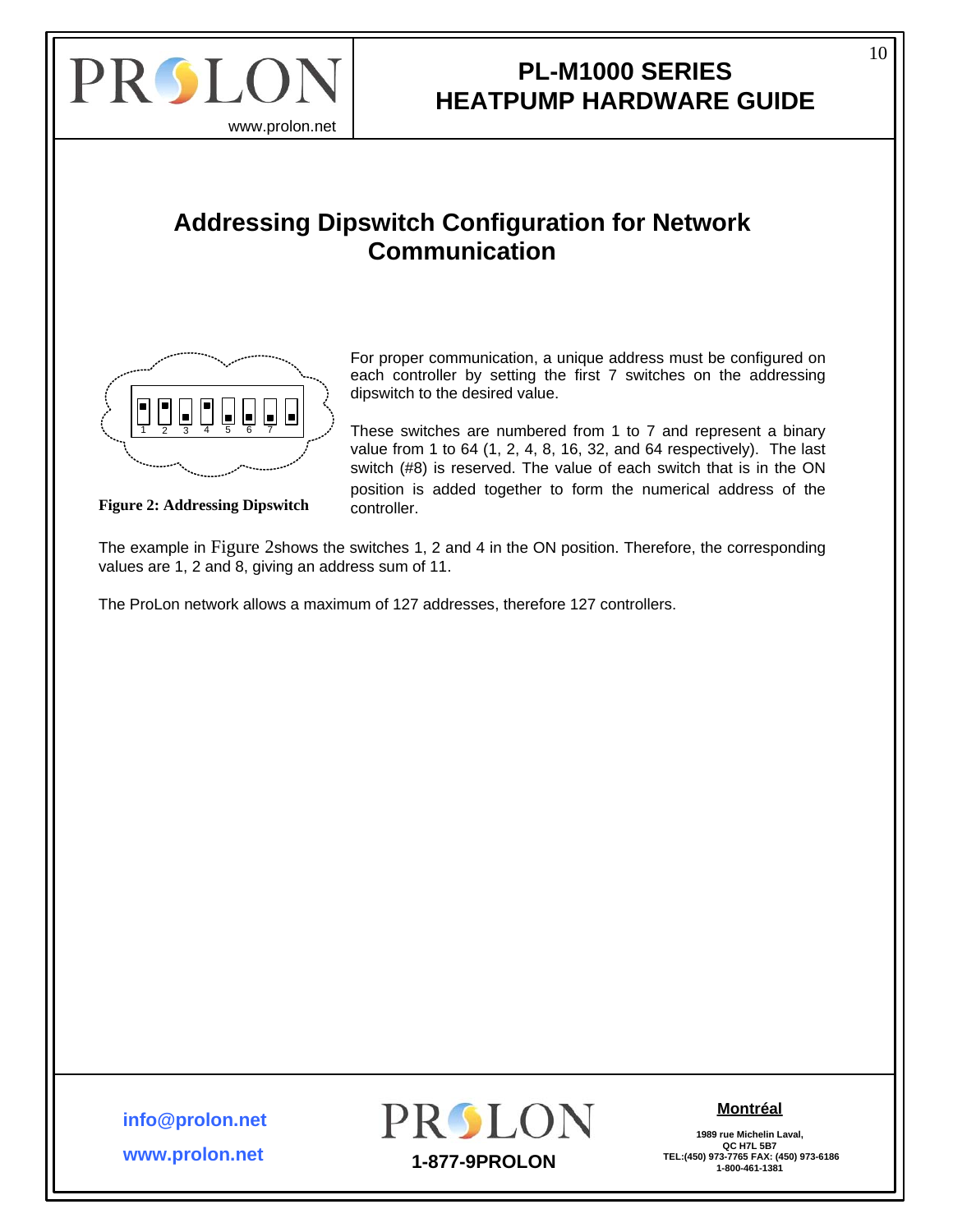<span id="page-10-0"></span>

## **INPUTS**

#### **Temperature Sensors**

The M1000 Heatpump controller has three analog inputs that monitor outside air, supply air and return air temperatures (see [Figure 3](#page-10-1)) and will integrate these readings into its control sequence. The sensors used are standard 10k type thermistors that share a single common connection. Alternatively, the supply air temperature can be retrieved from a slave that has a supply sensor and is located on the Masters network.



**Figure 3: Connecting the temperature sensors** 

#### **Room Sensors**

<span id="page-10-1"></span>The M1000 can receive the setpoint and temperature from a specific room when a PL-RSC analog thermostat is connected to it. The M1000 will then automatically integrate this information into its control sequence. The setpoint may also simply be set by software. The PL-RSC series room sensors are connected using a 3-conductor cable (see [Figure 4](#page-10-2)).



**Figure 4: Typical wiring of the PL-RSC room sensor to the controller** 

<span id="page-10-2"></span>**info@prolon.net**



#### **Montréal**

**1989 rue Michelin Laval, QC H7L 5B7**

**www.prolon.net**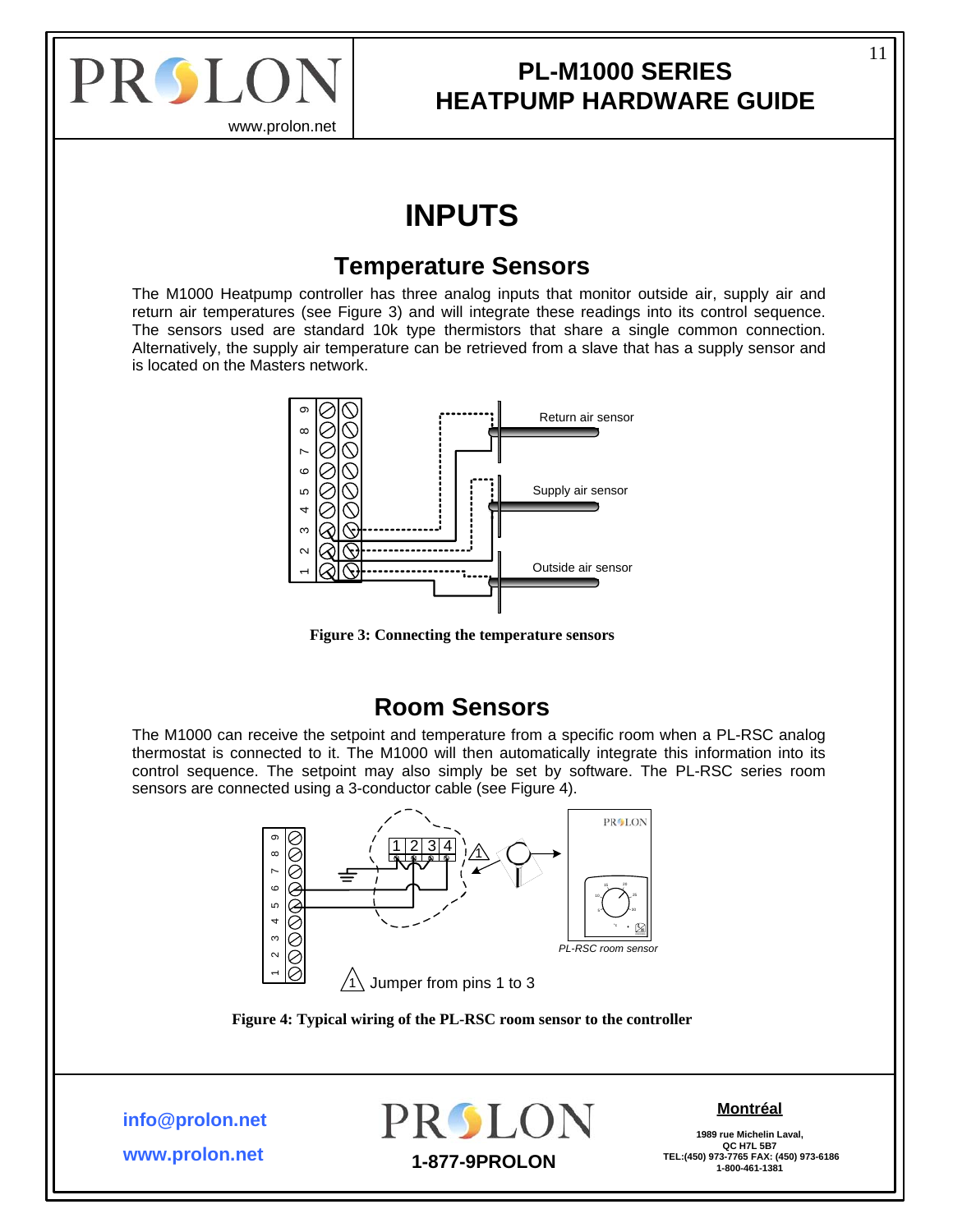<span id="page-11-0"></span>

www.prolon.net

### **Proof of Fan**

The M1000 has an analog input dedicated to the proof of fan signal. Please refer to [Figure 5](#page-11-1) to see how to correctly connect it to analog input 7. To indicate proof of fan, the contact must be closed. If no proof of fan signal is available, you must short analog input 7, or else the controller will interpret the absence of signal as a fan malfunction and no heating or cooling action will be taken.





### <span id="page-11-1"></span>**Dry Contact for Clogged Filter or Schedule Override**

Analog input 4 on the M1000 can also be configured as a dry contact input for either a clogged filter sensor or as a schedule override input. Please refer to [Figure 6](#page-11-2) to see proper connection.

- Clogged filter sensor: To indicate that the filter is clogged, the contact must be closed.
- Schedule Override: Closing the contact causes the M1000 to immediately return to occupied mode from unoccupied mode. The M1000 remains in occupied mode as long as the contact is held closed. If it was already in occupied mode, there is no change.



**Figure 6: Connecting the dry contact input to the controller** 

<span id="page-11-2"></span>**info@prolon.net**

**www.prolon.net**



#### **Montréal**

**1989 rue Michelin Laval,** QC H7L 5B7<br>TEL:(450) 973-7765 FAX: (450) 973-6186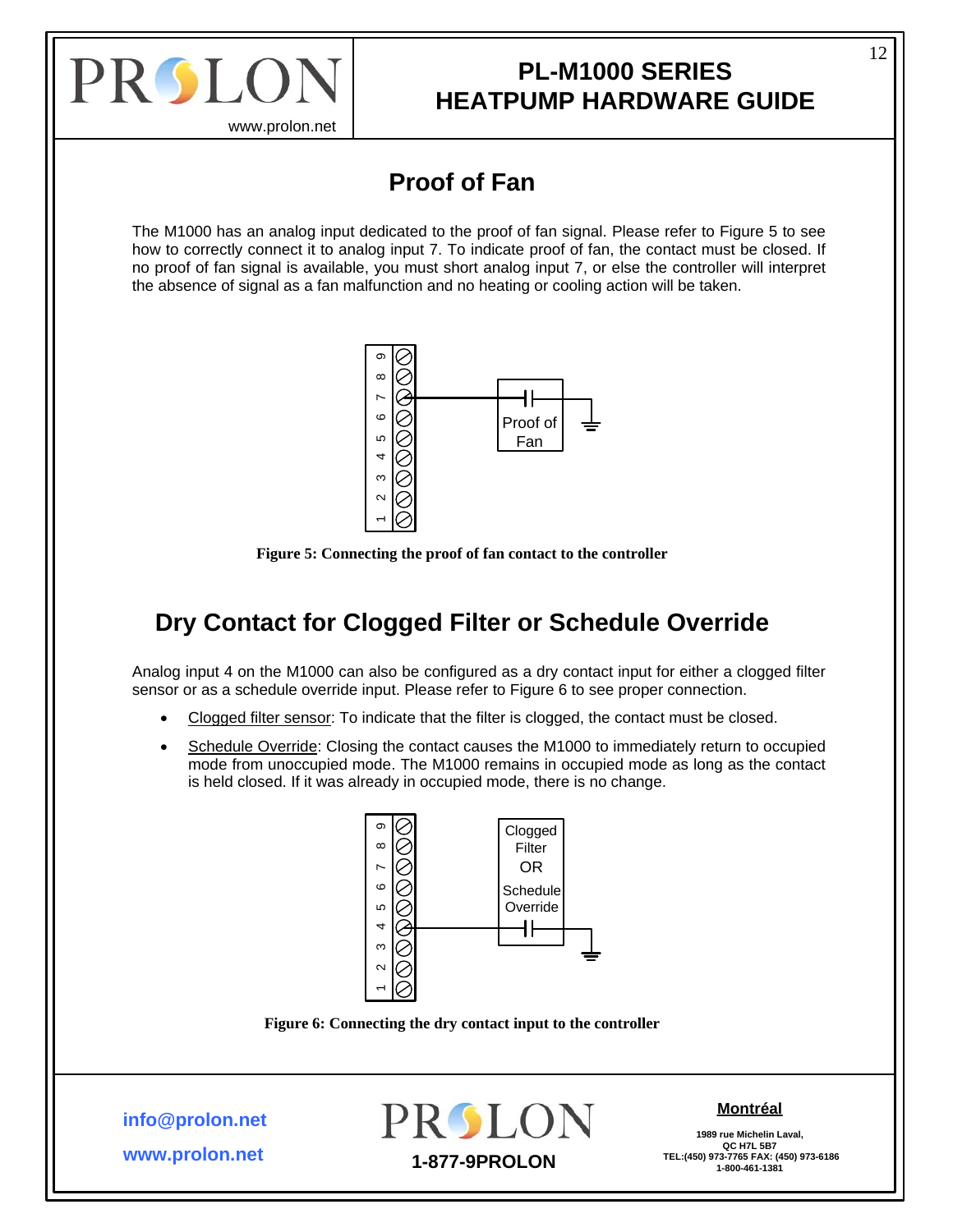<span id="page-12-0"></span>

### **PL-M1000 SERIES HEATPUMP HARDWARE GUIDE**

### **Dry Contact for Alarm Signal**

The M1000 has an analog input dedicated to an alarm signal. Please refer to [Figure 7](#page-12-1) to see how to correctly connect it to analog input 8. To signal an alarm, the contact must be closed. This input does not affect the sequences of the M1000, and is only used to inform the user through the visualisation software or the digital interface





### **Static Pressure**

<span id="page-12-1"></span>Analog input 9 on the M1000 rooftop controller is dedicated to a static pressure sensor. By default, a 0-5 VDC signal is expected for the static pressure input. However, this can be modified using the internal jumpers (see p[.8](#page-7-1)). Please refer to [Figure 8](#page-12-2) for correct wiring.



<span id="page-12-2"></span>**info@prolon.net**

**www.prolon.net**



#### **Montréal**

**1989 rue Michelin Laval, QC H7L 5B7**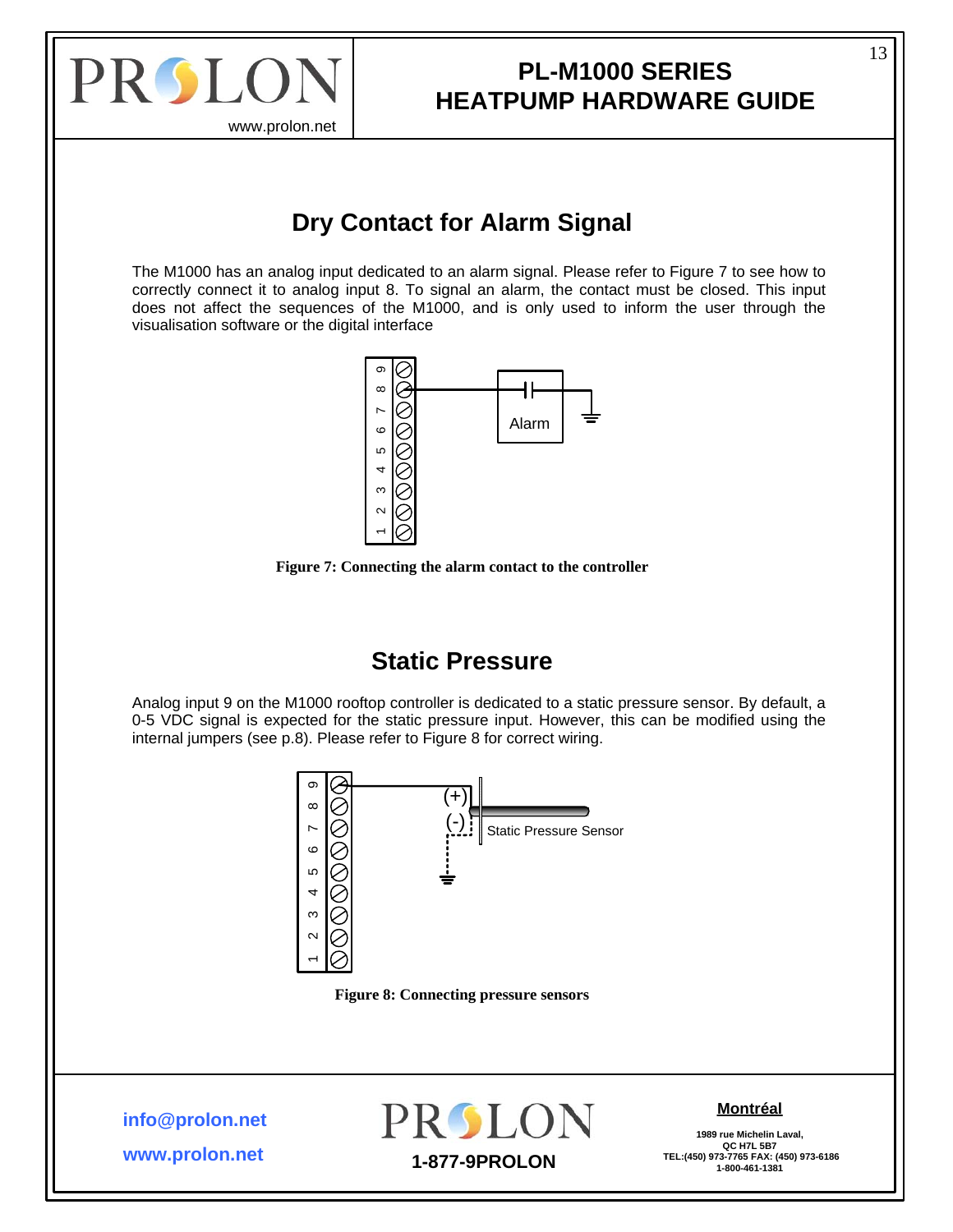<span id="page-13-0"></span>

www.prolon.net

## **OUTPUTS**

The M1000 Heatpump controller contains 8 customizable outputs; five triac ON/OFF outputs (24VAC) and three analog outputs (0-10VDC). Output configuration is performed via the ProLon Focus software or the PL-HNI digital interface.

An integrated resettable fuse protects each of the outputs of the M1000 against current surges and short circuits. This protection will cut the current to the output as soon as an overload condition is detected. The fuse is a round, yellow-coloured PTC that will change to orange and heat up on a overload condition. Once current has been removed from the output, the fuse will cool down and automatically reset. Fix the faulty wiring and you will be able to activate the output once again.

| <b>Output</b>   | <b>Type</b>                                                                                            | <b>Action</b>                                                      | <b>Application</b>                                                        |
|-----------------|--------------------------------------------------------------------------------------------------------|--------------------------------------------------------------------|---------------------------------------------------------------------------|
| <b>DO 1</b>     | Triac source 24VAC<br>Max Current: 750 mA                                                              | On-or-Off                                                          | Fan $(G)$                                                                 |
| <b>DO 2</b>     | Triac source 24VAC<br>Max Current: 750 mA                                                              | On-or-Off                                                          | Compressor (1st Stage) (Y1)                                               |
| DO <sub>3</sub> | Triac source 24VAC<br>Max Current: 750 mA                                                              | On-or-Off                                                          | Compressor (2nd Stage) (Y2)                                               |
| <b>DO 4</b>     | Triac source 24VAC<br>Max Current: 750 mA                                                              | On-or-Off                                                          | <b>Reversing Valve</b>                                                    |
| <b>DO 5</b>     | Triac source 24VAC<br>Max Current: 750 mA                                                              | On-or-Off                                                          | <b>Auxiliary Heat</b>                                                     |
| <b>AO1</b>      | Configurable Analog Output:<br>$-0$ to 10 VDC<br>$-2$ to 10 VDC<br>$-0$ to 5 VDC<br>Max Current: 50 mA | Modulating proportional<br><b>OR</b><br>Pulsed<br>OR.<br>On-or-Off | Preheating only<br><b>OR</b><br>Preheat + Heating<br><b>OR</b><br>Heating |
| <b>AO 2</b>     | Configurable Analog Output:<br>$-0$ to 10 VDC<br>- 2 to 10 VDC<br>Max Current: 50 mA                   | Modulating<br>proportional                                         | Economizer                                                                |
| AO 3            | Configurable Analog Output:<br>$-0$ to 10 VDC<br>- 2 to 10 VDC<br>Max Current: 50 mA                   | Modulating<br>proportional                                         | <b>Bypass</b><br><b>OR</b><br>Variable Frequency Drive                    |

### **Output Specifications**

**info@prolon.net**

**www.prolon.net**

PROLON

#### **Montréal**

**1989 rue Michelin Laval, QC H7L 5B7 TEL:(450) 973-7765 FAX: (450) 973-6186 1-877-9PROLON 1-800-461-1381**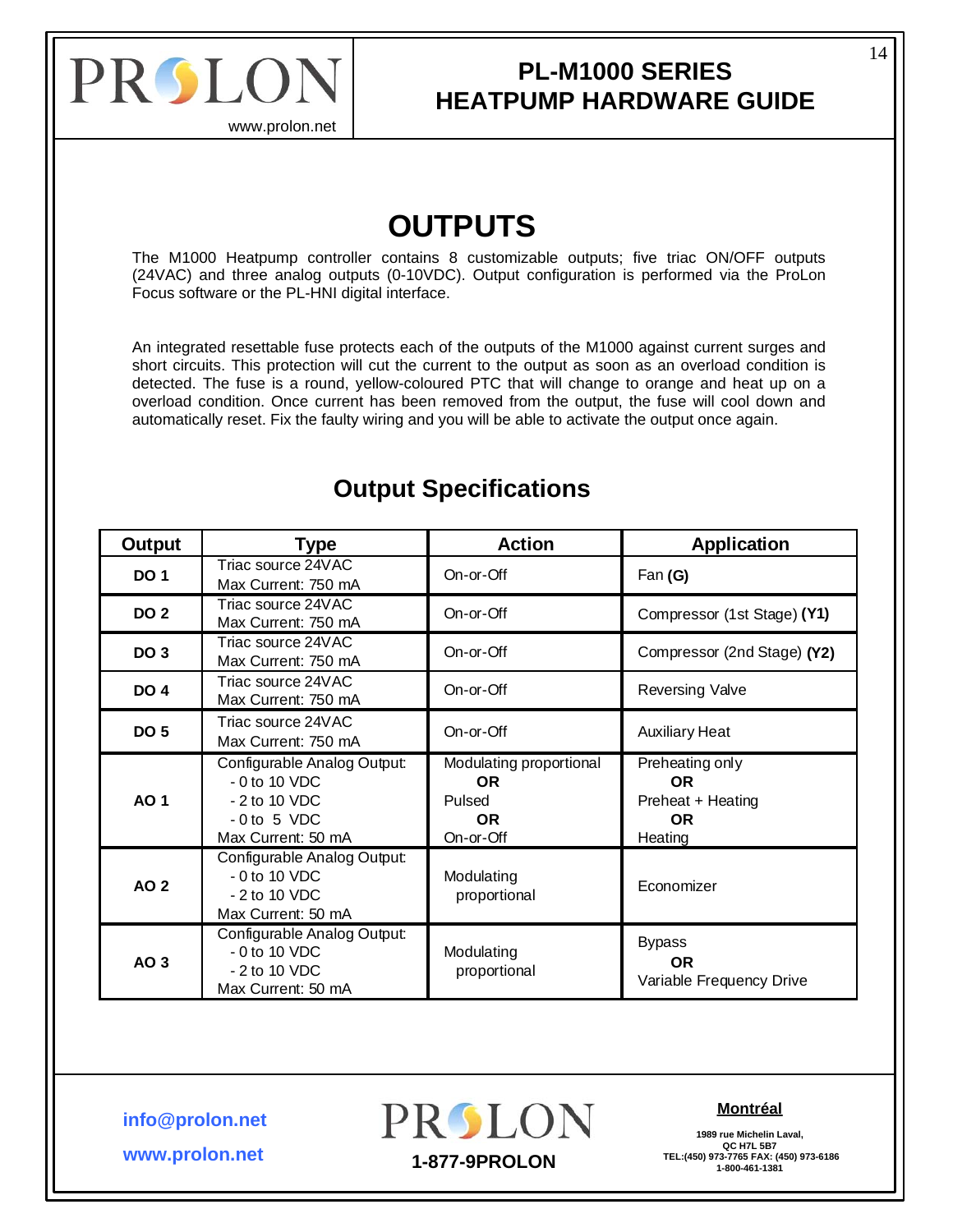<span id="page-14-0"></span>

### **PL-M1000 SERIES HEATPUMP HARDWARE GUIDE**

### **Typical Connection of Triac Outputs 1 to 5**

On the M1000 Heatpump controller, all triac outputs produce a 24 VAC live voltage when activated. Note that all output voltages originate from a single voltage supply: the equipment's transformer. Consequentially, only the live side of the output connections are usually needed; these are on the top row (see [Figure 9](#page-14-1)). The bottom row is the common (GND).



**Figure 9: Connection of digital outputs 3 and 4** 

### **Typical Connection of Analog Outputs 1 to 3**

<span id="page-14-1"></span>For all analog outputs, the common is found on the bottom row of connectors, and the active signals are found on the top row of connectors (see [Figure 10\)](#page-14-2). Analog output 1 can be configured to modulate a 0-10 VDC load, to pulse a 0 or 10 VDC triac relay or to control a 10 VDC On/Off relay. Analog outputs 2 can only modulate a DC load (0-10 VDC or 2-10 VDC).



**Figure 10: Connecting the analog output 1 (external power)** 

<span id="page-14-2"></span>**info@prolon.net**

**www.prolon.net**



#### **Montréal**

**1989 rue Michelin Laval,** QC H7L 5B7<br>TEL:(450) 973-7765 FAX: (450) 973-6186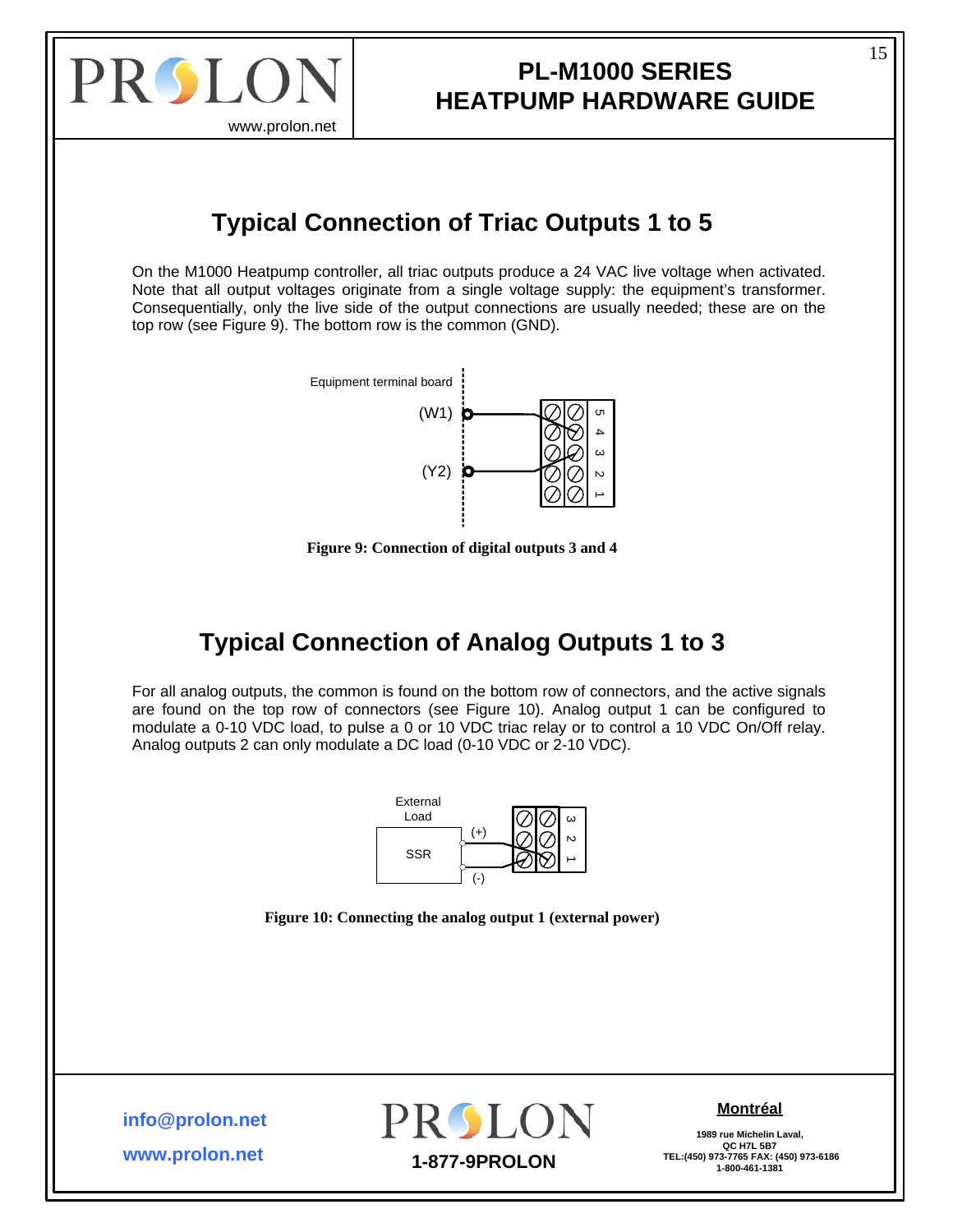<span id="page-15-0"></span>

### **PL-M1000 SERIES HEATPUMP HARDWARE GUIDE**

## **POWER SOURCE & NETWORK**

### **Power Source**

The M1000 controller is powered by the HVAC equipment's 24 VAC power supply by connecting the common (''C'' wire) to the "COM" pin and the live (''R'' wire) to the "24 VAC" pin (see [Figure 11\)](#page-15-1). The common for all inputs and outputs is the same as the power source's common. All output power sources also originate from the HVAC equipment's power source.





### **Network Communication**

<span id="page-15-1"></span>The ProLon M1000 Heatpump controller is designed to work with the VC1000 zone slaves. When they are networked, the Master and slaves all communicate in real-time. The network connections are made using the network pins located on the M1000 controller (see [Figure 12\)](#page-15-2).



**Figure 12: Connecting to the network** 

<span id="page-15-2"></span>**info@prolon.net**

**www.prolon.net**



#### **Montréal**

**1989 rue Michelin Laval, QC H7L 5B7**